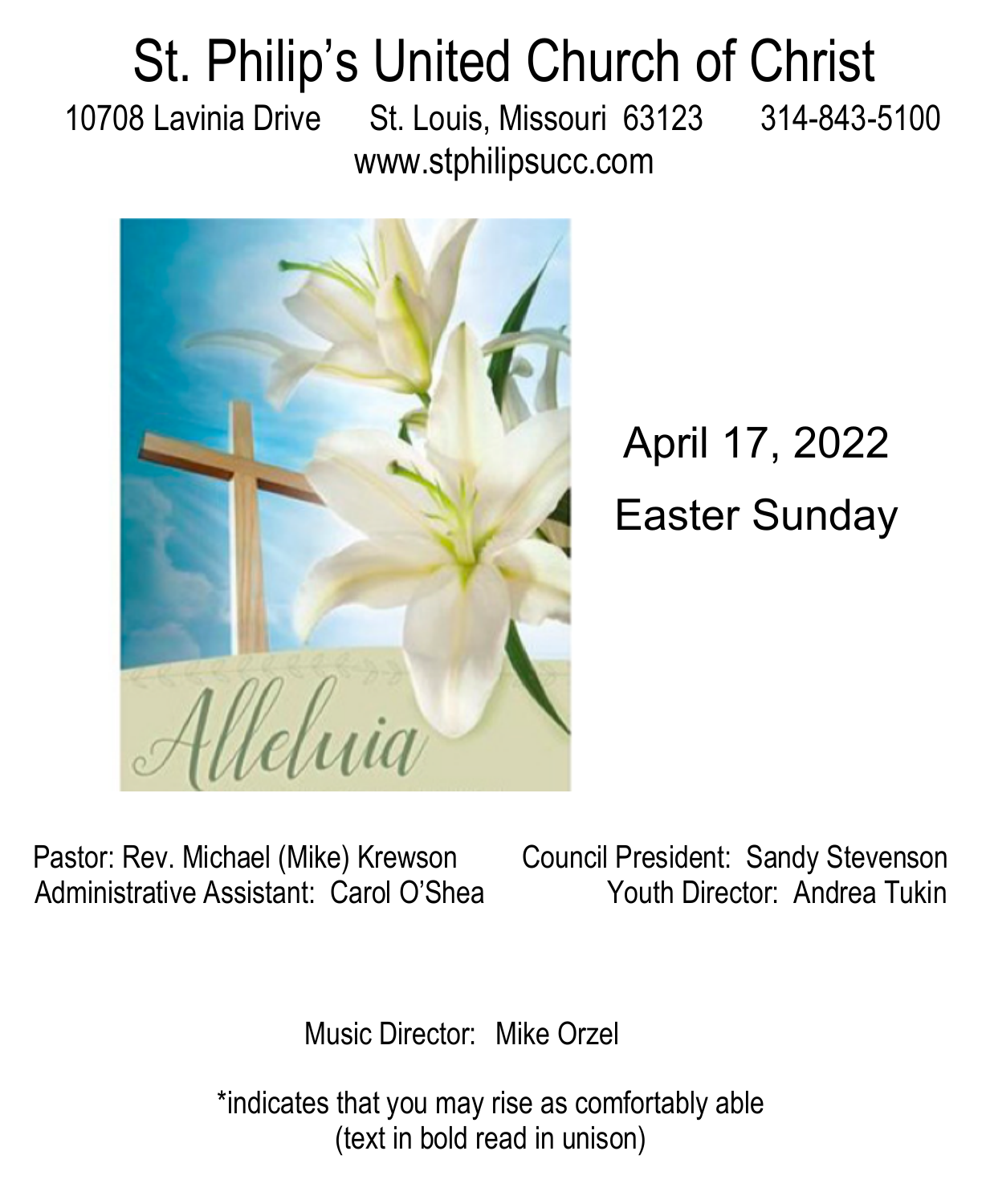## Easter Sunday

Prelude - "Hallelujah" -Cara Schamburg

Lighting the Candles

Announcements and Prayer Concerns

\* Call to Worship (Responsively) At the break of dawn, a bird sings. **The stone is rolled away.** The tomb is empty. The sun begins to shine. **The Son has risen! It is a morning of glory!** Jesus is Risen! **Easter has come again! Love is stronger than death!**

\* Opening Hymn: "Christ the Lord is Risen Today"  $\#$  216 Christ the Lord is risen today, Al-le-lu-ia! All creation, join to say, Al-le-lu-ia! Raise your joys and triumphs high, Al-le-lu-ia! Sing, O heavens, and earth reply, Al-le-lu-ia!

Lives again our glorious King, Al-le-lu-ia! Where, O death, is now your sting? Al-le-lu-ia! Jesus died, our souls to save, Al-le-lu-ia! Where your victory, O grave? Al-le-lu-ia!

Love's redeeming work is done, Al-le-lu-ia! Fought the fight, the battle won, Al-le-lu-ia! Death in vain forbids him rise, Al-le-lu-ia! Christ has opened paradise, Al-le-lu-ia!

Soar we now where Christ has led, Al-le-lu-ia! Following our exalted Head, Al-le-lu-ia! Made like him, like him we rise, Al-le-lu-ia! Ours the cross, the grave, the skies, Al-le-lu-ia!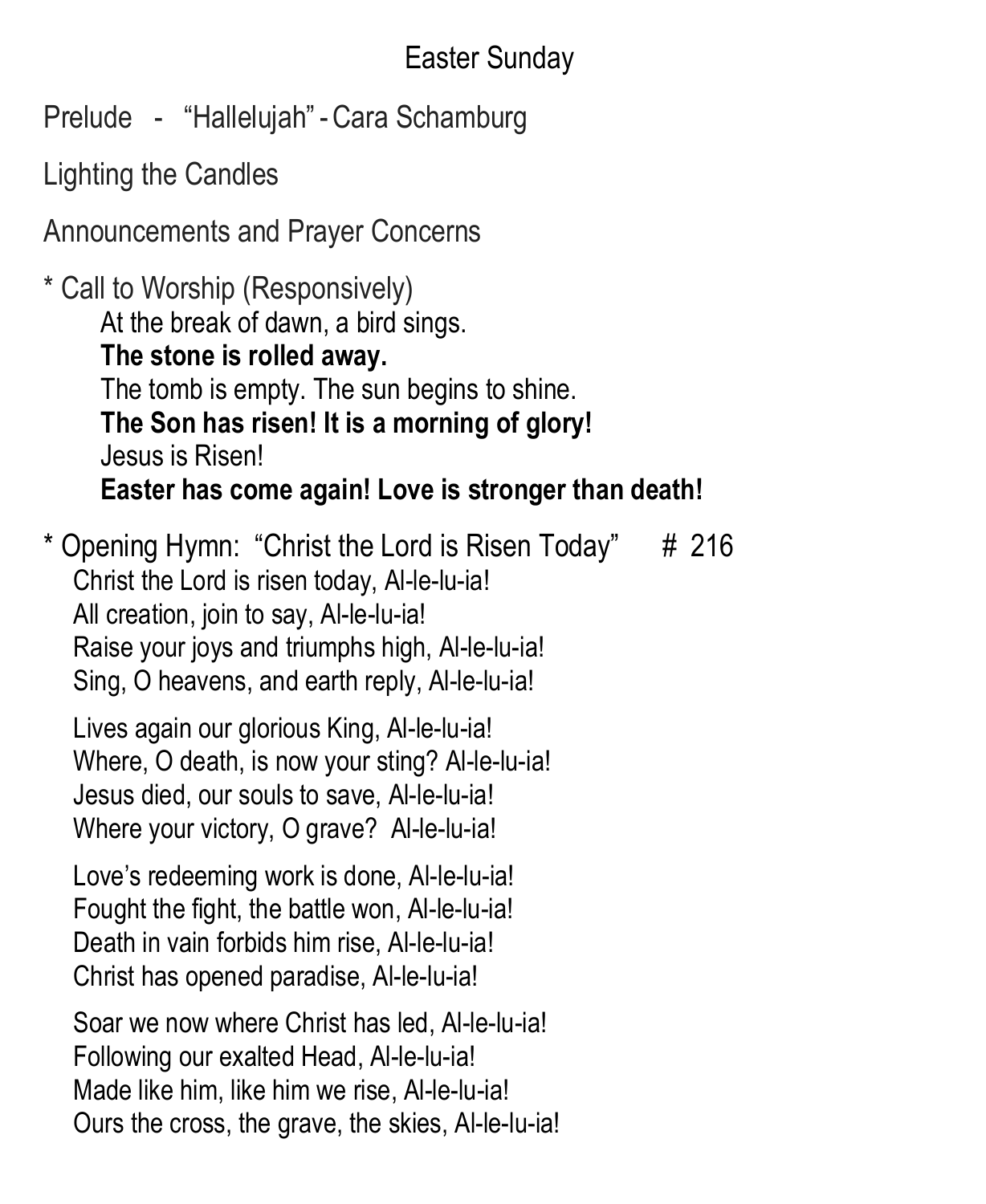\* Resurrection Prayer (Together)

**Let us come together in joy for each Lord's Day is a celebration of Easter, a festival of hope, an expression of new life. We pray that during this hour miracles will take place, the discouraged will gain confidence, and that the despairing will receive hope. For Jesus lives and is present. Amen.**

\* Response: "Glory Be to the Father" # 35

**Glory be to the Father, and to the Son, and to the Holy Ghost; As it was in the beginning, is now, and ever shall be, world without end. Amen. Amen.**

Children's Time

Baptism of Sloane Slavik

Congregational Response: **We promise our love, support, and care.**

## Prayer of Preparation (Together)

**As we celebrate Your steadfast love, Awesome God, remind us that our lives can and will be transformed, just as the disciples' were on that first Easter. Help us to savor the mighty power of this Resurrection Day; in our risen Lord. Amen.**

## Scripture: John 20:1-18

- Early on the first day of the week, while it was still dark, Mary Magdalene went to the tomb and saw that the stone had been removed from the entrance. So she came running to Simon Peter and the other disciple, the one Jesus loved, and said, "They have taken the Lord out of the tomb, and we don't know where they have put him!"
- So Peter and the other disciple started for the tomb. Both were running, but the other disciple outran Peter and reached the tomb first. He bent over and looked in at the strips of linen lying there but did not go in. Then Simon Peter came along behind him and went straight into the tomb. He saw the strips of linen lying there, as well as the cloth that had been wrapped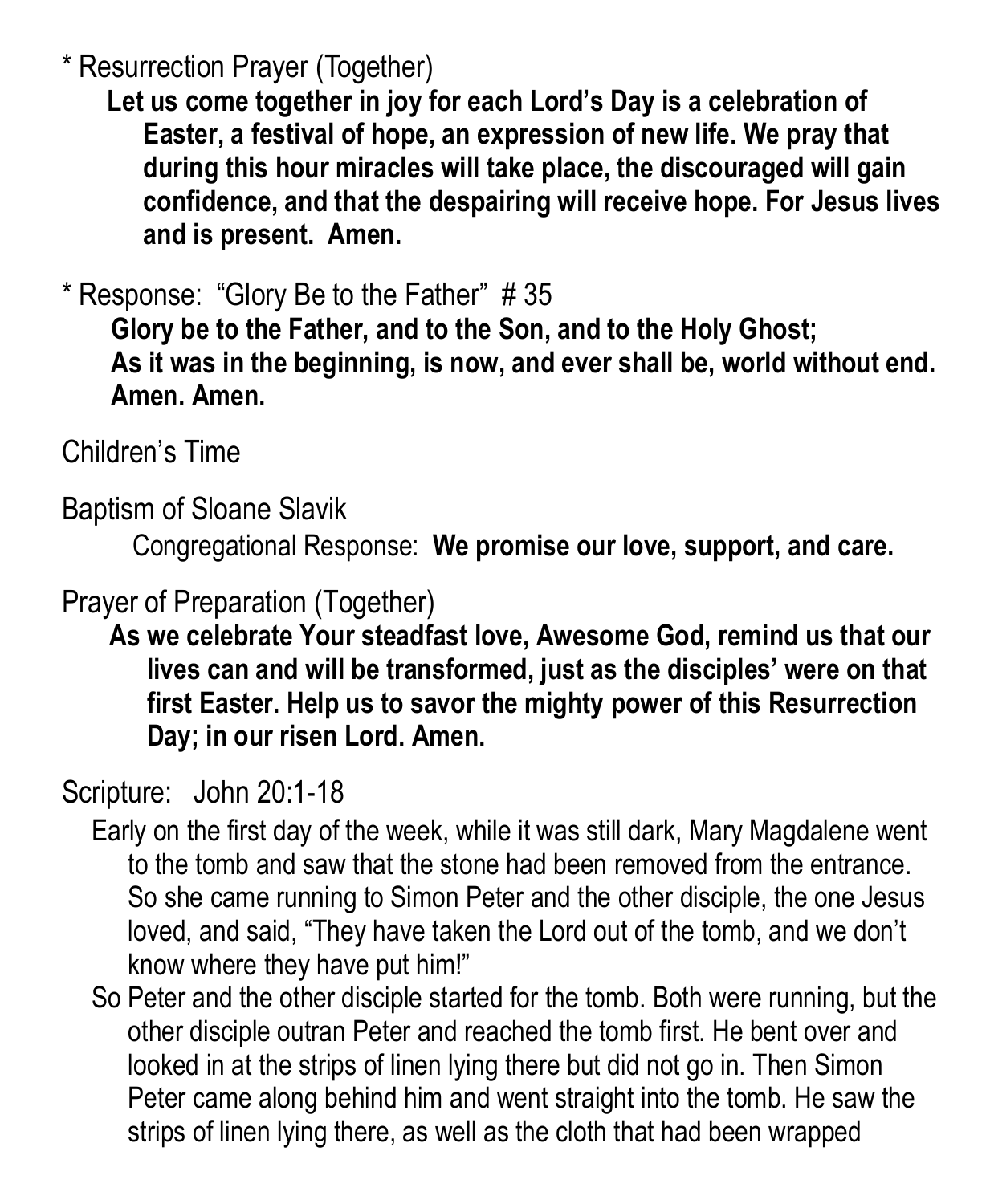around Jesus' head. The cloth was still lying in its place, separate from the linen. Finally the other disciple, who had reached the tomb first, also went inside. He saw and believed. (They still did not understand from Scripture that Jesus had to rise from the dead.) Then the disciples went back to where they were staying.

- Now Mary stood outside the tomb crying. As she wept, she bent over to look into the tomb and saw two angels in white, seated where Jesus' body had been, one at the head and the other at the foot.
- They asked her, "Woman, why are you crying?" "They have taken my Lord away," she said, "and I don't know where they have put him." At this, she turned around and saw Jesus standing there, but she did not realize that it was Jesus. He asked her, "Woman, why are you crying? Who is it you are looking for?"
- Thinking he was the gardener, she said, "Sir, if you have carried him away, tell me where you have put him, and I will get him."
- Jesus said to her, "Mary." She turned toward him and cried out in Aramaic, "Rabboni!" (which means "Teacher").
- Jesus said, "Do not hold on to me, for I have not yet ascended to the Father. Go instead to my brothers and tell them, 'I am ascending to my Father and your Father, to my God and your God.'"
- Mary Magdalene went to the disciples with the news: "I have seen the Lord!" And she told them that he had said these things to her.

Hymn: "Because He Lives" # 562

God sent his Son, they called him Jesus; he came to love, heal, and forgive; he lived and died to buy my pardon, an empty grave is there to prove my Savior lives.

**Refrain** Because he lives, I can face tomorrow; because he lives, all fear is gone; because I know he holds the future, and life is worth the living just because he lives.

How sweet to hold a newborn baby, and feel the pride and joy that gives; but greater still the calm assurance, this child can face uncertain days because he lives. (Refrain)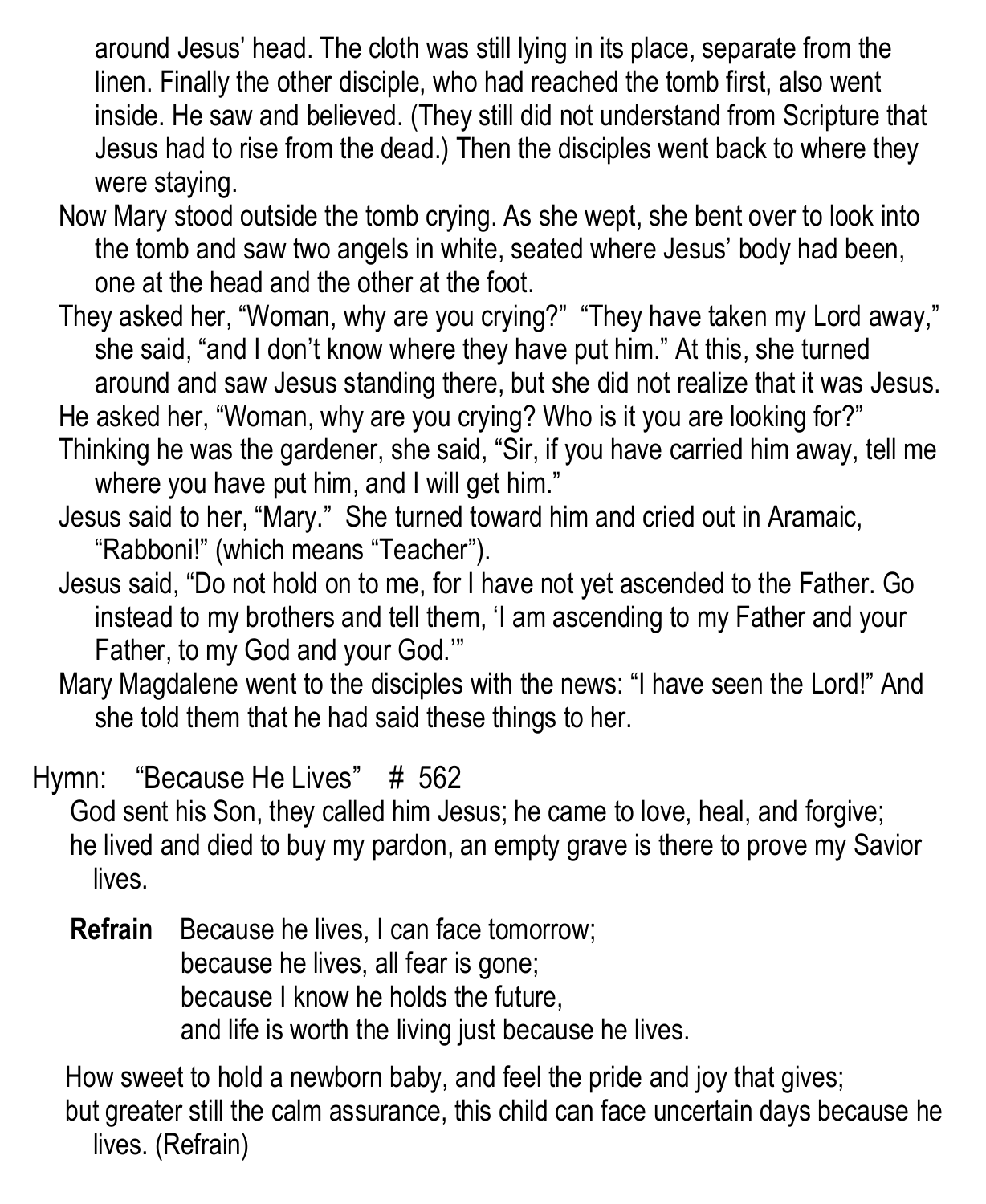And then one day I'll cross the river; I'll fight life's final war with pain; and then as death gives way to victory, I'll see the lights of glory and I'll know he reigns. (Refrain)

Sermon: "Go and Tell!" Rev. Mike Krewson

Anthem: "Because He Lives" - Cara Schamburg

Prayer Time:

Wordless Meditation Pastoral Prayer Lord's Prayer

**Our Father who art in heaven, hallowed be your name. Your kingdom come, your will be done, on earth as it is in heaven. Give us this day our daily bread; and forgive us our debts, as we forgive our debtors; and lead us not into temptation, but deliver us from evil. For yours is the kingdom and the power and the glory, forever. Amen.**

Our Gifts

Response "Praise God from Whom All Blessings Flow"

**Praise God from whom all blessings flow;** 

**Praise God, all creatures here below;**

**Praise God above, ye heavenly host:** 

**Creator, Christ and Holy Ghost. Amen.**

Prayer Dedicating our gifts (Together)

**Gracious God, as we celebrate the power of the resurrection this day, we ask that you would receive these offerings and gifts that we give joyfully and generously. By the power of your Spirit, multiply them and use them to bring peace, justice, hope, and the good news of Jesus Christ to all the world. Amen.**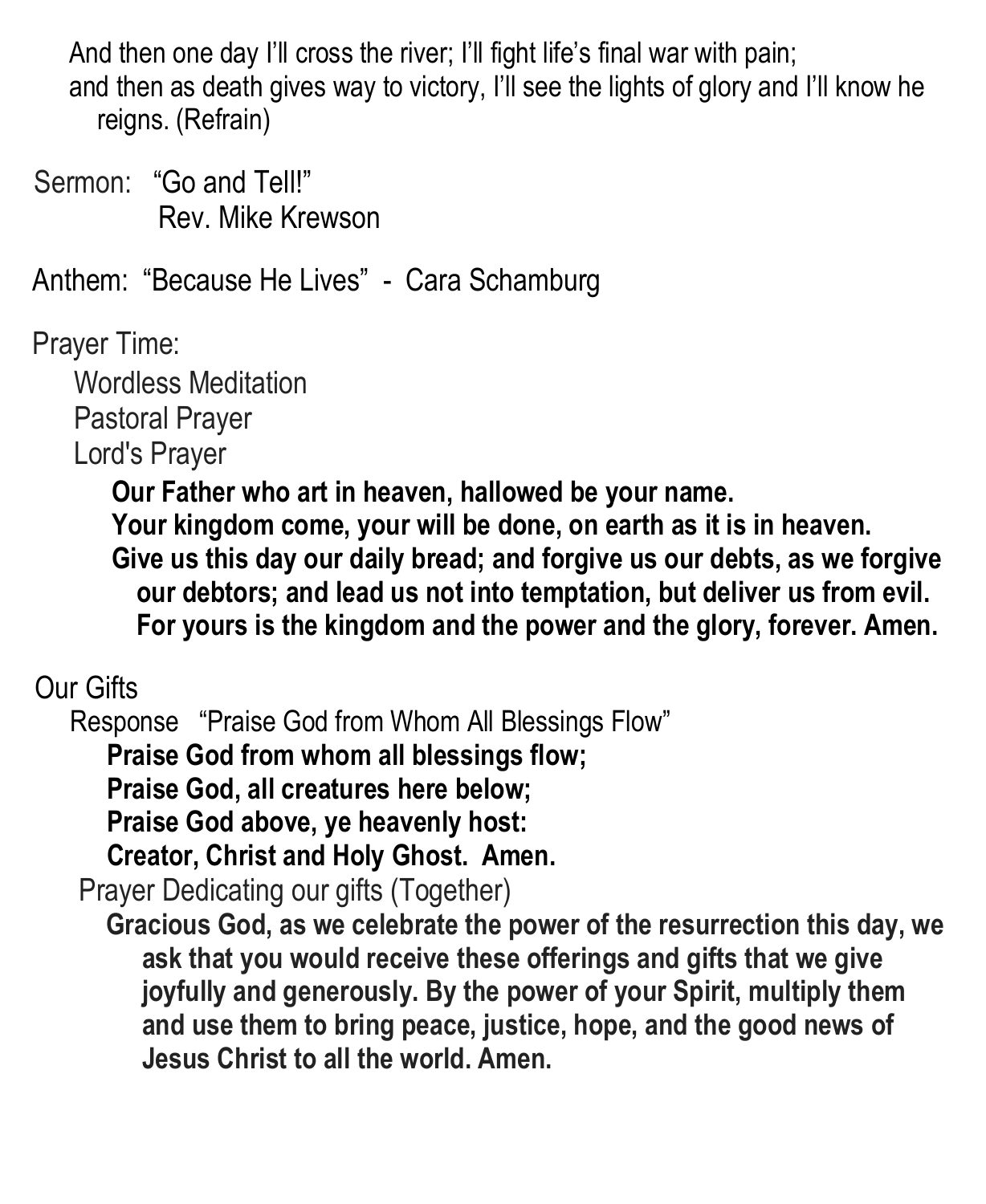## THE SACRAMENT OF COMMUNION

INVITATION (Responsively)

The grace of the Lord Jesus Christ be with you.

## **And also with you.**

The risen Christ is with us.

## **Praise the Lord!**

PRAYER (Responsively)

We see your goodness in heaven and earth, O God, in Jesus.

We remember when you showed your risen self to the disciples and we remember the loaf you broke.

## **Almighty God, to you all hearts are open, all desires known, and from you no secrets are hidden.**

## **Cleanse the thoughts of our hearts**

 **by the inspiration of your Holy Spirit,**

## **that we may love you with our whole selves.**

The bread you give, is your body. The cup that you pour out, is your vitality and life given for all.

#### **Break into our lives, O God, and transform these elements, that they may be for us your substance, and that, as we receive, we may be restored to wholeness in You. Amen.**

THE BREAKING and THE POURING

SHARING THE BREAD AND CUP

## THE PRAYER OF THANKSGIVING (Together)

**Eternal God, we give you thanks for this holy mystery in which you have given yourself to us.**

**Grant that we may go into the world in the strength of your Spirit, to give ourselves for others, in the name of Jesus Christ our Lord. Amen.**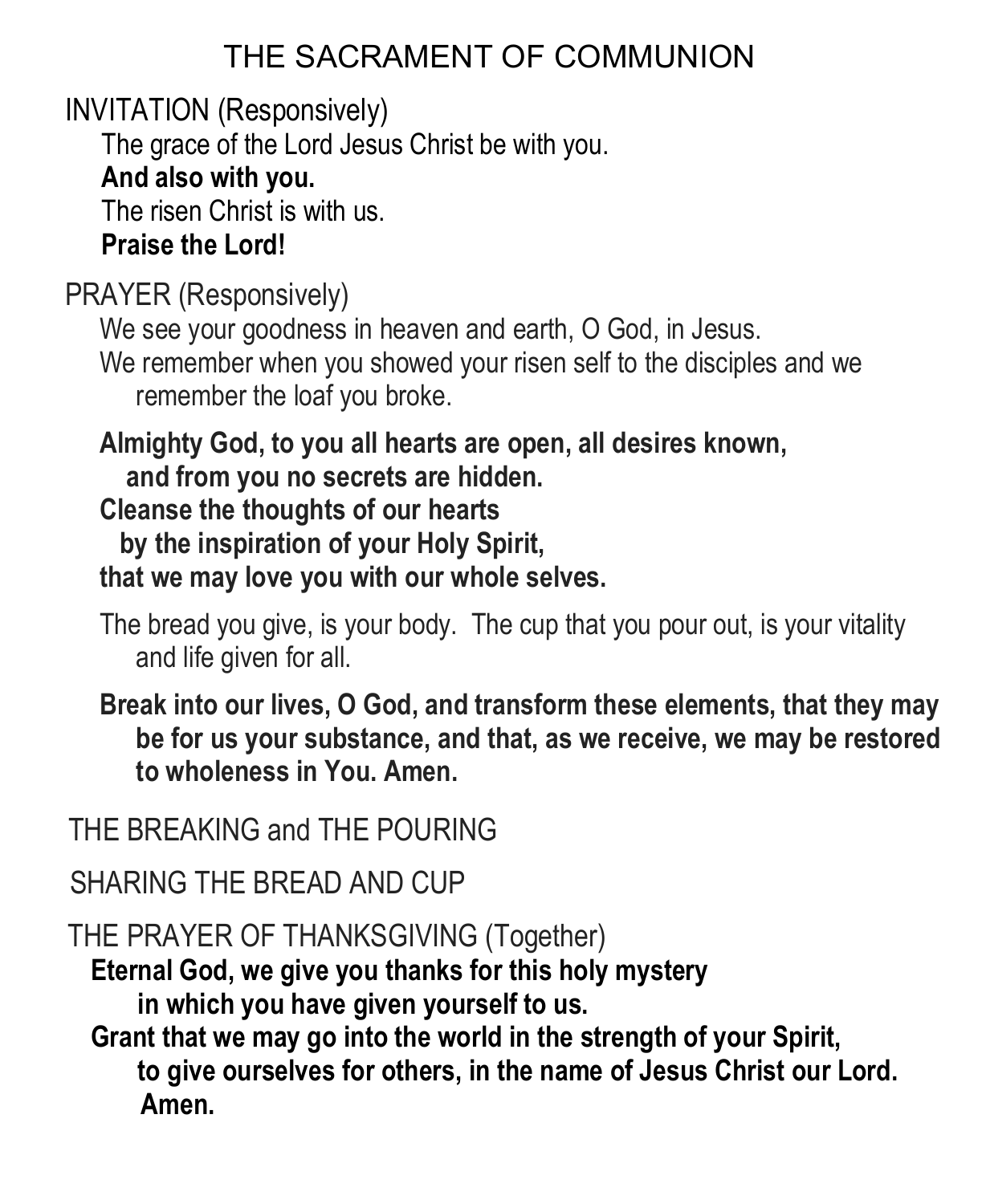\* Closing Hymn: "He Lives" # 226 I serve a risen Savior, He's in the world today; I know that He is living, Whatever others say. I see His hand of mercy, I hear His voice of cheer, And just the time I need Him, He's always near.

## **Chorus**

He lives, He lives, Christ Jesus lives today! He walks with me and talks with me Along life's narrow way. He lives, He lives, Salvation to impart! You ask me how I know He lives? He lives within my heart.

In all the world around me I see His loving care, And though my heart grows weary, I never will despair. I know that He is leading through all the stormy blast, The day of His appearing will come at last. (Chorus)

Rejoice, rejoice, O Christian, lift up your voice and sing Eternal hallelujahs to Jesus Christ the King! The Hope of all who seek Him, the Help of all who find; None other is so loving, so good and kind. (Chorus)

- \* Benediction
- \* Postlude

## **OPEN COMMUNION**

At St. Philip's (and throughout the United Church of Christ) we practice Open Communion. For us that means that everyone is welcome to partake. Anyone who wishes is encouraged to partake. We observe no restrictions.

The inner circle of cups contain grape juice.

After you receive the element, you may hold it until invited, then we all partake together.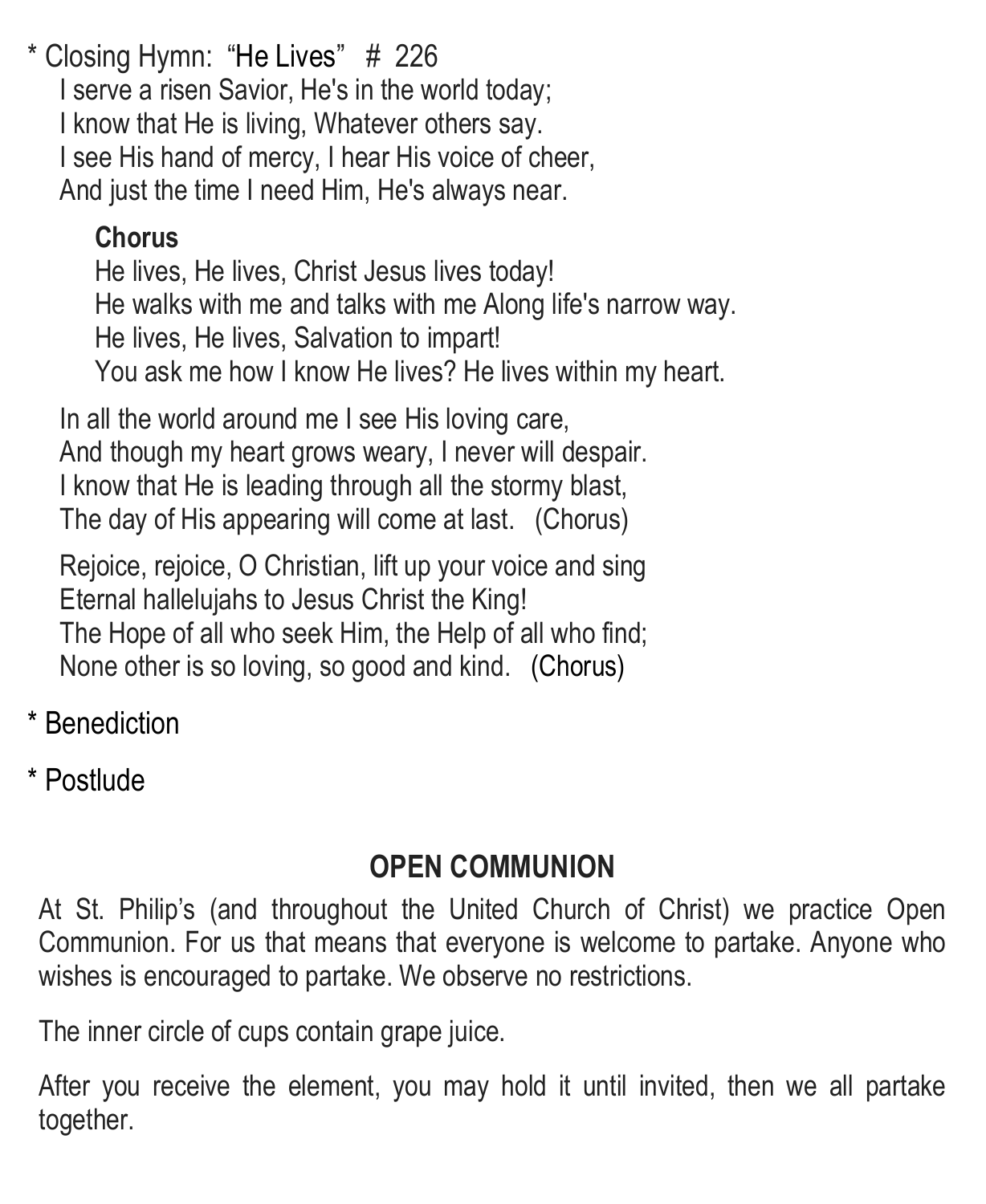# Thank you to all who helped beautify our Church with Spring flowers.



| Barb Barnes in memory of Marvin & Clara Barnes,<br>and Roy & Faye Harvey                                |
|---------------------------------------------------------------------------------------------------------|
| Lois Decker $\dots \dots \dots \dots \dots$ in memory of Roger & Jeff Decker                            |
| The Knoll Family in memory of Gail and Bradley Knoll                                                    |
| Art Kuhn/Paul Shrout in memory of Arthur,<br>Consuela & Ted Kuhn,<br>Rev. Stanley and Nettie May Shrout |
| Missy Ruffino in memory of Rick Yager                                                                   |
| Mike & Kathy Shelton $\dots \dots \dots \dots$ in memory of our parents                                 |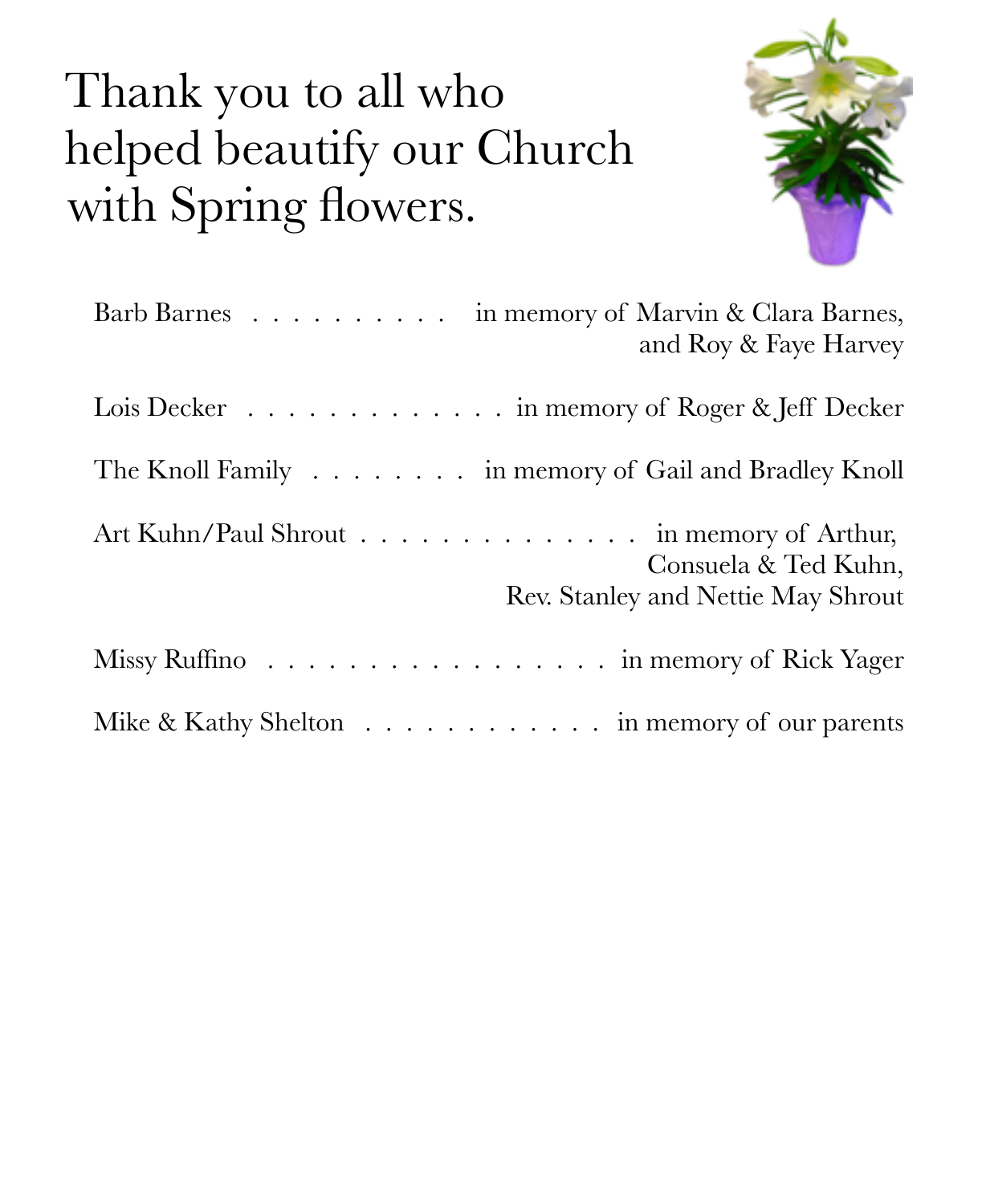## **ONE GREAT HOUR OF SHARING**

This Lenten Offering supports disaster and refugee services and supports development of new UCC Churches in impoverished communities. Special Offering envelopes will be included in the Bulletin and **collected through April 24**.

### **OUTREACH LENTEN PROJECT - THRU APRIL 18**

Our Lenten project will benefit Feed My People. Staff there indicated that Personal Care items such as shampoo, conditioner, toothpaste, brushes, deodorant, and feminine care items are needed most. During Lent, donations can be placed in a basket in the Gathering Space. Thanks in advance for your generosity!

## **UKRAINE RELIEF**

Dear Friends,

As the crisis in Ukraine continues, the refugees need so much help and support. St. Philip's would like to begin a Special Fund to help these people. Funds will go to UCC Global Ministries, which will provide food, shelter, transportation, and other services for refugees, and people left behind, including the elderly and those needing emergency medical care.

If you would like to contribute, you can do so by including a check payable to St. Philip's in your offering envelope, putting it in the collection plate, or mailing it to Kathy Shelton. Please be sure to put UCC Ukraine Fund on the memo line of the check and on the outside of the envelope, so it can be credited properly. Donations will appear on your giving statements and can be tax deductible. We are confident that the money will be well used to help these desperately cold and hungry people. God Bless them.

Thank you so much, Virginia Hladnick and Barbara Barnes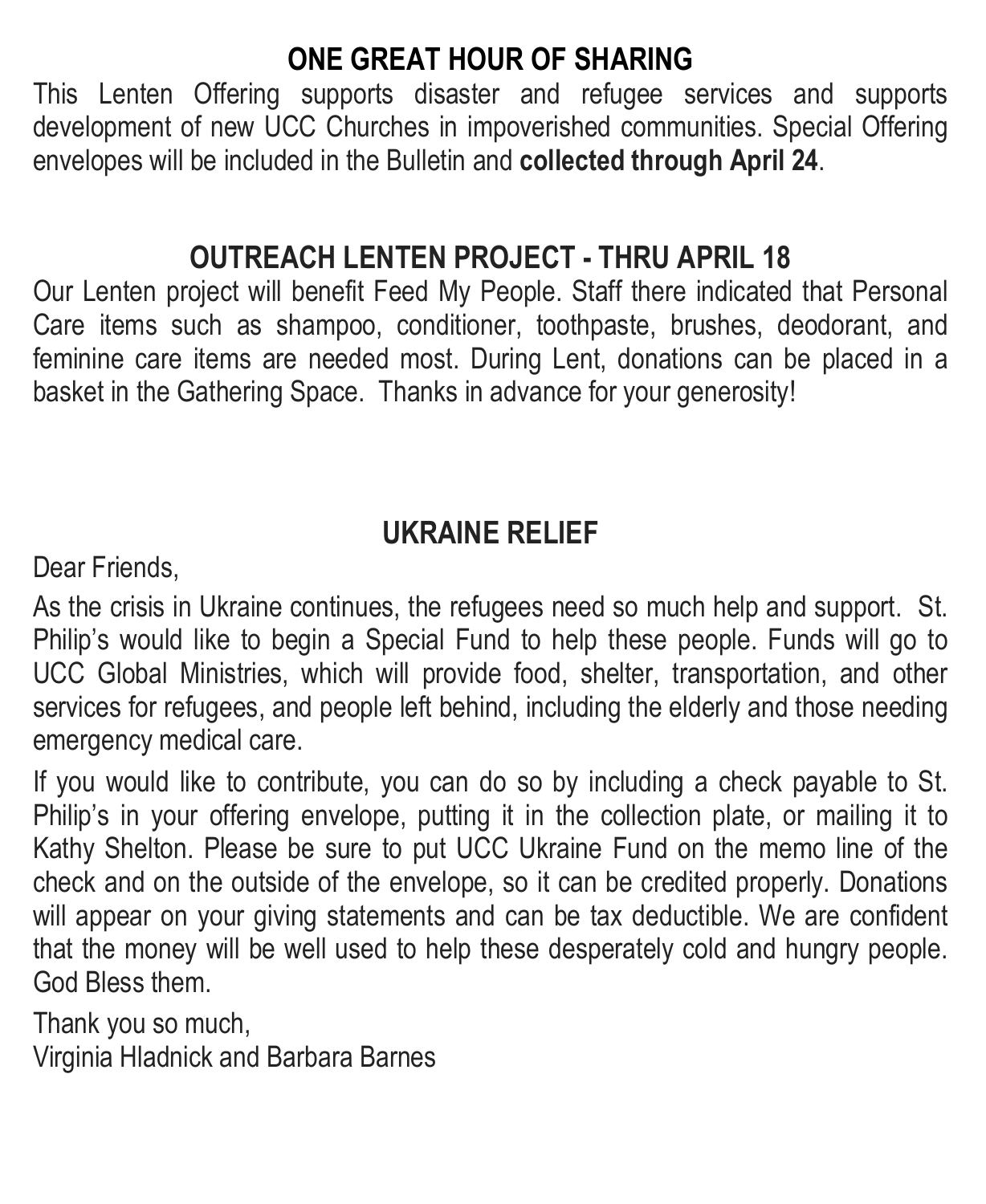## **EASTER EGG HUNT**

St. Philip's is hosting their annual Easter Egg Hunt this year on Saturday, April 16 at 10am. We hope you and your family & friends can join!

We are still collecting individually wrapped candy to put into Easter Eggs. There is a bunny basket in the Gathering Space.

If you'd be willing to volunteer to help hide eggs, sit at a craft table or lead a game, please let Andrea Tukin know at andreatukin@gmail.com or by call/text (314) 566-8633. I could really use some church members to help out.

## **LIGHT EASTER BRUNCH**

We will have a light brunch Easter morning in the Gathering Space available at 8:30am before worship and after worship. All are welcome!

## **EASTER SUNDAY MUSIC**

On Easter Sunday, Mike Orzel will be playing music 10 minutes prior to the service.

Please come early to enjoy, or tune in to our livestream at 9:20.

## **SPRING CONGREGATIONAL MEETING Sunday, April 24, 2022**

Please plan to attend this very important meeting to be held immediately following the April 24 worship service. New committee and Church Council members will be voted on. Ministry Team Reports are available just outside the sanctuary so that you can review them prior to the meeting.

## **LOGOS SPRING SCHEDULE**

April

- 20 LOGOS meets
- 27 LOGOS meets

May

- 4 LOGOS meets
	- "May the 4th Be With You" Wear Star Wars!
- 11 Last LOGOS for the School Year

#### **APRIL BIRTHDAYS**

| <b>April Schillinger</b> |    |
|--------------------------|----|
| <b>Ben Kotthoff</b>      | 3  |
| <b>Steve Werner</b>      | 4  |
| <b>Gwen Swanson</b>      | 8  |
| <b>Judy Parkinson</b>    | 10 |
| <b>Stan Parkinson</b>    | 10 |
| Karen Walker             | 15 |
| Rev. Mike Krewson        | 19 |
| <b>Al Bowles</b>         | 23 |
| <b>Steve Hladnick</b>    | 24 |
| Eloise Schamburg         | 25 |
| Lucy Vogt                | 27 |
| Kate Hausman             | 28 |
| Mary Darr                | 28 |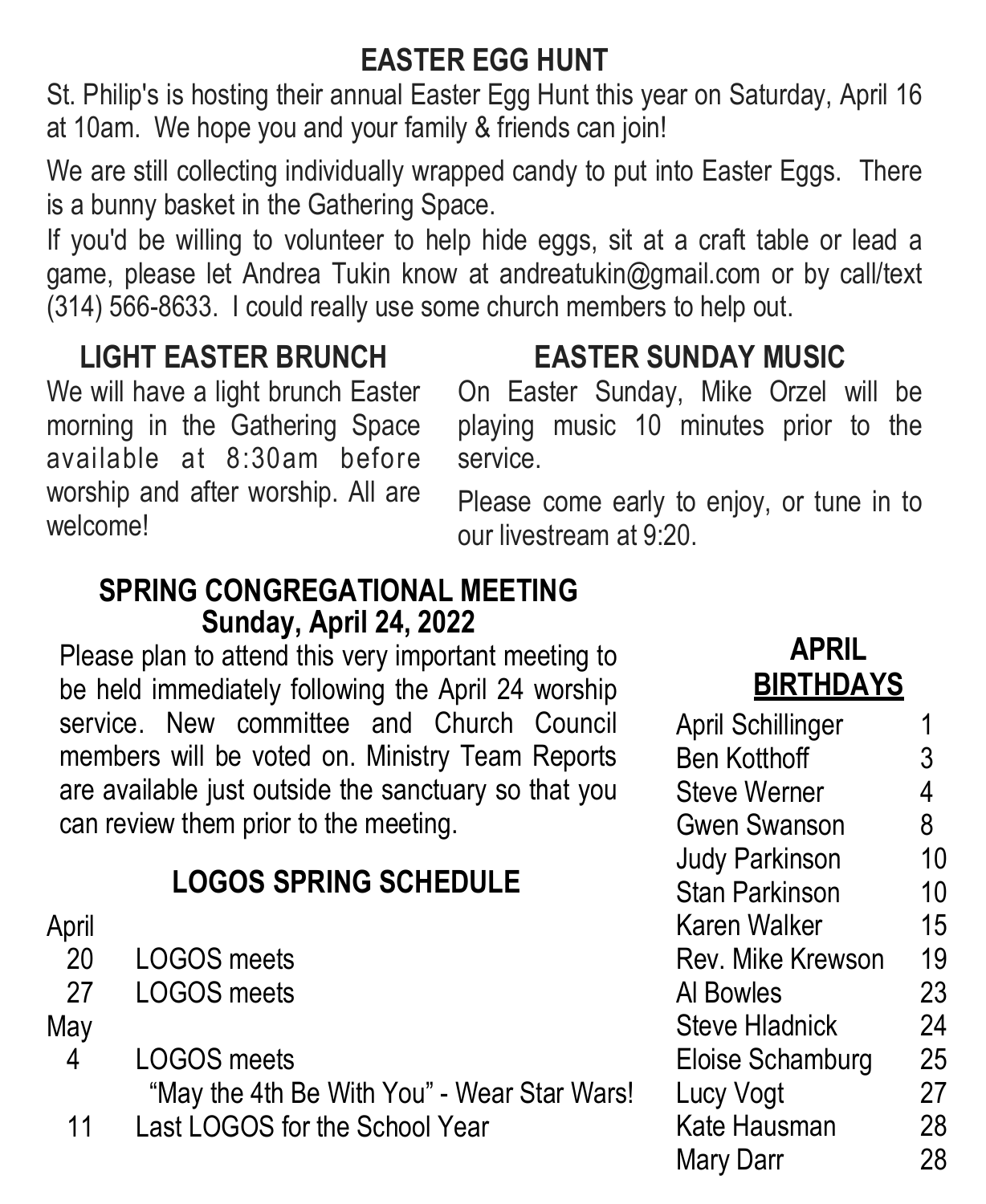| Saturday  | unavailable<br>Waxing-<br>areas<br>Floor<br>23                                                                                                                                | unavailable<br>Waxing-<br>areas<br>Floor<br>30                                                                                                                                           | ∼                                                                                                           | $\frac{1}{4}$                                                                                                           |
|-----------|-------------------------------------------------------------------------------------------------------------------------------------------------------------------------------|------------------------------------------------------------------------------------------------------------------------------------------------------------------------------------------|-------------------------------------------------------------------------------------------------------------|-------------------------------------------------------------------------------------------------------------------------|
| Friday    | 22                                                                                                                                                                            | 29                                                                                                                                                                                       | ဖ                                                                                                           | 13                                                                                                                      |
| Thursday  | 21                                                                                                                                                                            | 88                                                                                                                                                                                       | 5                                                                                                           | 은                                                                                                                       |
| Wednesday | 5:30-7:00<br>LOGOS<br>S0                                                                                                                                                      | 5:30-7:00<br>LOGOS<br>27                                                                                                                                                                 | $5:30 - 7:00$<br>LOGOS                                                                                      | 5:30-7:00<br>LOGOS                                                                                                      |
| Tuesday   | <u>ဝု</u>                                                                                                                                                                     | 88                                                                                                                                                                                       | က                                                                                                           | $\overline{C}$                                                                                                          |
| Monday    | 4:30 ECC Board<br>Call/Zoom Mtg<br><b>Study Conf</b><br>10:00 Bible<br>Meeting<br>$\frac{8}{1}$                                                                               | Call/Zoom Mtg<br>Study Conf<br>10:00 Bible<br>ని                                                                                                                                         | Call/Zoom Mtg<br><b>Study Conf</b><br>10:00 Bible                                                           | Call/Zoom Mtg<br>Study Conf<br>10:00 Bible<br>ග                                                                         |
| Sunday    | 9:45 Sunday School In-person<br>In-person, Livestream on<br>8:30 or 10:30 Light Easter<br>9:30 Sunday Worship<br>Easter Sunday<br>Slavik Baptism<br>Facebook<br><b>Brunch</b> | 9:45 Sunday School In-person<br>One Great Hour of Sharing<br>10:15 Spring Congregational<br>In-person, Livestream on<br>9:30 Sunday Worship<br>Floor Waxing<br>Facebook<br>Meeting<br>24 | 9:45 Sunday School In-person<br>In-person, Livestream on<br>9:30 Sunday Worship<br>Floor Waxing<br>Facebook | 9:45 Sunday School In-person<br>In-person, Livestream on<br>9:30 Sunday Worship<br>Mother's Day<br>Facebook<br>$\infty$ |